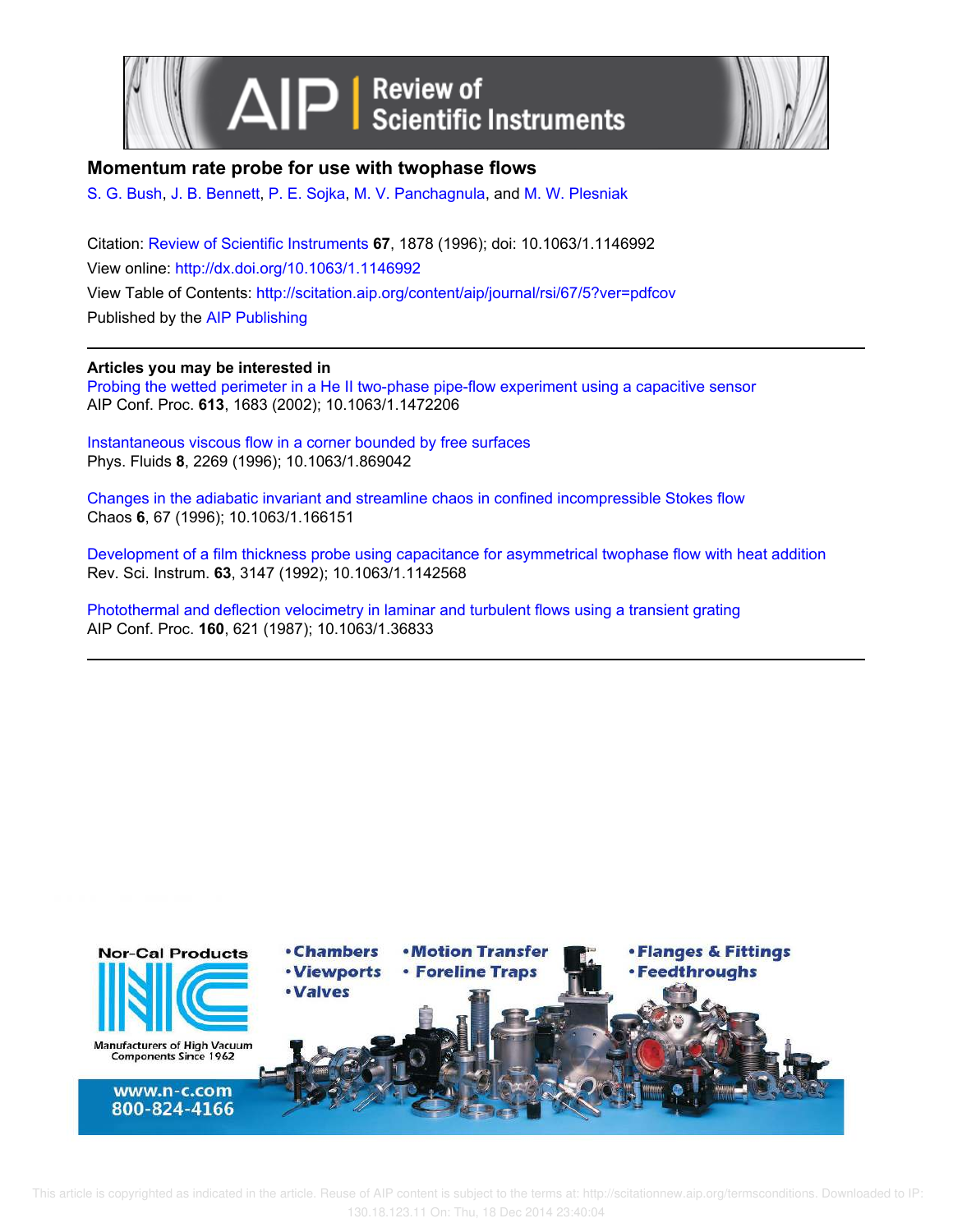# **Momentum rate probe for use with two-phase flows**

S. G. Bush,<sup>a)</sup> J. B. Bennett,<sup>b)</sup> P. E. Sojka,<sup>c)</sup> M. V. Panchagnula,<sup>a)</sup> and M. W. Plesniak<sup>d)</sup> *Thermal Sciences and Propulsion Center, School of Mechanical Engineering, Purdue University, West Lafayette, Indiana 47907-1003*

(Received 18 September 1995; accepted for publication 1 February 1996)

An instrument for measuring the momentum rate of two-phase flows is described, and design and construction details are provided. The device utilizes a conelike body to turn the flow from the axial to the radial direction. The force resulting from the change in momentum rate of the turning flow is measured using a strain-gage-instrumented cantilevered beam. The instrument is applicable to a wide range of flows including nuclear reactor coolant streams, refrigerants in heating-ventilating air-conditioning equipment, impingement cooling of small scale electronic hardware (computer chips are one example), supercritical fuel injection (in Diesel engines, for instance), and consumer product sprays (such as hair-care product sprays produced using effervescent atomizers). The latter application is discussed here. Features of the instrument include sensitivity to a wide range of forces and the ability to damp oscillations of the deflection cone. Instrument sensitivity allows measurement of momentum rates considerably lower (below  $0.01 \text{ N}$ ) than those that could be obtained using previous devices. This feature is a direct result of our use of precision strain gages, capable of sensing strains below 20  $\mu$ m/m, and the damping of oscillations which can overwhelm the force measurements. Oscillation damping results from a viscous fluid damper whose resistance is easily varied by changing fluids. Data used to calibrate the instrument are presented to demonstrate the effectiveness of the technique. As an example of the instrument's utility, momentum rate data obtained using it will be valuable in efforts to explain entrainment of surrounding air into effervescent atomizer-produced sprays and also to model the effervescent atomization process. © 1996 American Institute of Physics. [S0034-6748(96)02405-4]

# **I. INTRODUCTION**

Two-phase flows are present in many areas of science and engineering. The mass flow rates of these flows span a wide range of values, from those in nuclear power plant cooling systems, through supercritical diesel fuel injection, heating-ventilating and air-conditioning (HVAC) refrigerants, and down to impingement jet cooling of electronic components and consumer product aerosols.

The range of momentum rates produced by these applications is also substantial. Previous efforts to measure momentum rate resulted in instrumentation able to serve the needs of those studying high mass flow rate applications; researchers interested in investigating low mass flow rate problems were, unfortunately, without recourse.

In order to overcome this limitation, one approach would be to design a new instrument targeted specifically toward low mass flow rate problems. A better approach is to design an instrument that could, with fairly minor changes, be used to study a wide variety of situations. That more versatile instrument is the subject of this article.

We start with a description of a low mass flow rate application of particular interest to us, then briefly review previous instruments of similar design that were developed for large mass flow rate studies. We next provide design and construction details for our instrument, noting its advantages over previous devices. This is followed by results obtained during a recent study of effervescent atomizer sprays formed from consumer products. Instrument calibration data are then presented that demonstrate the effectiveness of the technique. We end with an analysis of the measurement uncertainties characteristic of the instrument.

Our primary application of this instrument is to liquid atomization (also known as spray formation). Lately we have focused our efforts on effervescent atomization.

Effervescent atomization is an emerging spray technology that has the potential to make spraying many high viscosity fluids effective and economical. For example, new regulatory requirements are aimed at reducing solvent emissions in consumer product spray systems and effervescent atomization is one way of meeting these requirements while retaining advantages such as reliability and energy efficiency.

Sprays produced by effervescent atomizers differ from those produced by conventional injectors (such as plain orifice, pressure swirl, airblast, air-assist, and rotary) because effervescent atomization requires a well-mixed two-phase flow at the atomizer exit orifice. For a detailed discussion of effervescent atomization see Lund *et al.*<sup>1</sup>

Effervescent atomizers often produce sprays with smaller cone angles than those provided by conventional atomizers, thereby suggesting that a smaller quantity of the surrounding gas is entrained. Entrainment is critical in many consumer product sprays, since the carrier solvent must evaporate so that the active ingredient can effectively perform its intended task when it strikes the target.

Recent modeling of the entrainment behavior of effervescent sprays has focused on jet momentum rate. Since ef-

**1878 Rev. Sci. Instrum. 67 (5), May 1996 0034-6748/96/67(5)/1878/8/\$10.00 © 1996 American Institute of Physics**

a)Graduate Research Assistant.

b)Undergraduate Research Assistant.

c) Associate Professor.

<sup>&</sup>lt;sup>d)</sup>Assistant Professor.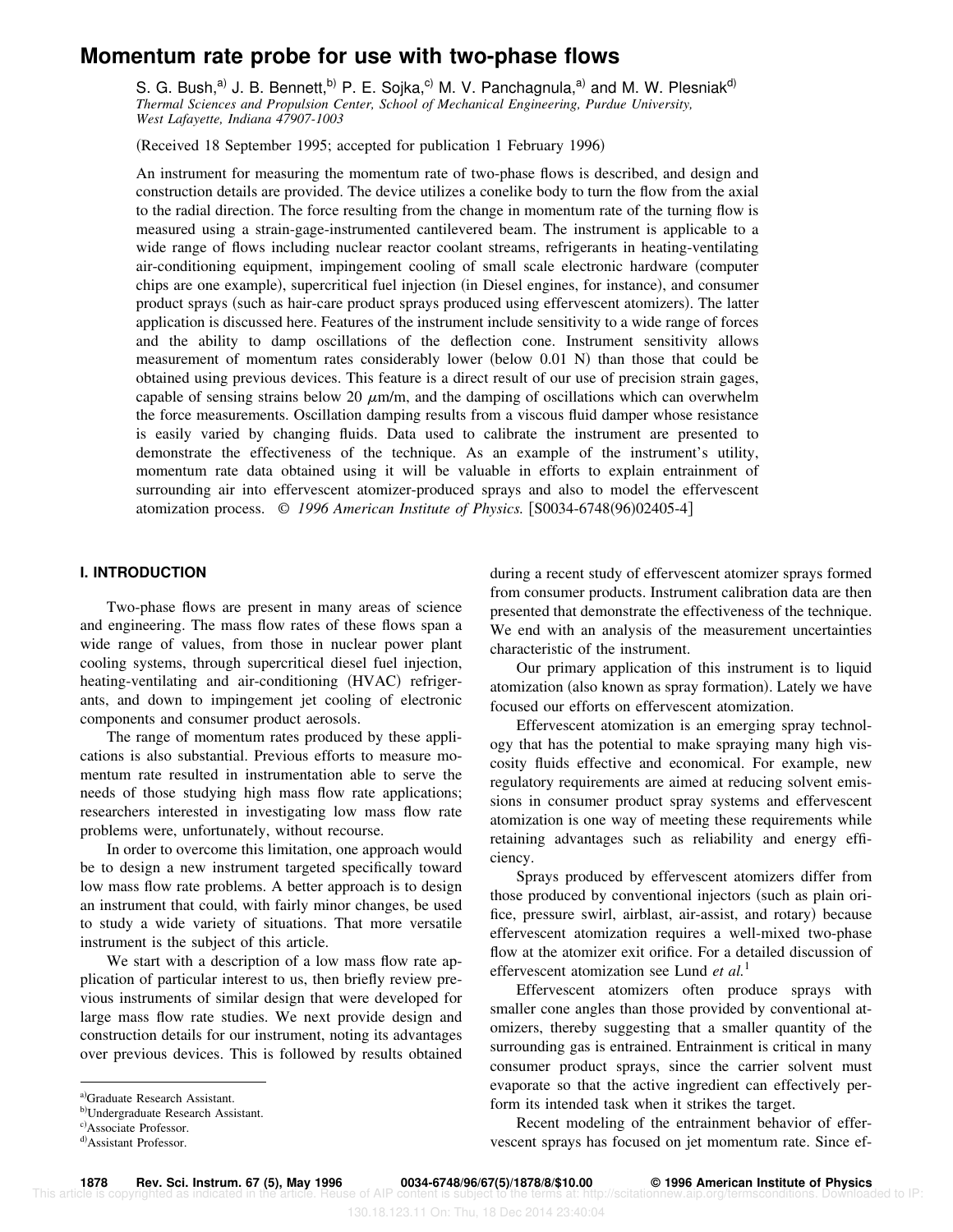fervescent sprays are characterized by a two-phase flow at the nozzle exit, calculation of the jet momentum rate is considerably more complicated than in the case of a single-phase (gas) jet. This complication arises from the fact that the velocities of both the atomizing gas and the liquid to be sprayed are required to calculate the spray momentum rate, and these velocities are not available without a constitutive equation or experimental measurements. An instrument capable of directly measuring the momentum rate of a developing spray would serve two purposes. First, the value of momentum rate could be used directly in experimental investigations of entrainment so that phase velocity correlations or individual velocity measurements need not be employed. Second, the momentum rate data could be used to develop phase velocity models that would be incorporated into drop sizing models<sup>1</sup> and into entrainment prediction models.<sup>2</sup>

# **II. EXPERIMENTAL FACILITY**

# **A. Principle of operation**

The momentum rate of an axial two-phase flow, such as a spray, may be measured by converting the axial flow to radial flow. This can be accomplished through the use of a flat plate, an impulse cage, or a conelike device. For example, Giffen and Crang<sup>3</sup> utilized an impulse cage, a plate fitted with vanes that direct the flow radially outward, and a spring balance to measure momentum rate for steam flows exiting 35-mm-diam nozzles. Klingebeil and Moulton<sup>4</sup> also used an impulse cage to measure momentum rate in steam– water mixtures exiting 13-mm-diam tubes. They substituted a load cell for the spring balance of Giffen and Crang. More recently, Deichsel and Winter<sup>5</sup> measured momentum rates of two-phase air–water flows in 1- to 5-mm-diam tubes. Their instrument consisted of a deflection cone and a calibrated load cell to measure the forces generated by the deflected flows.

While the instruments described in Refs. 3–5 are capable of measuring momentum rates for large mass flow rate applications, the measuring apparatus in a low mass flow rate application must, in many cases, resolve forces much smaller than those reported by the authors cited above. For example, the momentum rate resulting from low mass flow rate effervescent sprays is typically in the range of 0.01 to 0.1 N and no commercially available load cell or spring scale can resolve forces of this small magnitude. We therefore incorporated a cantilevered beam instrumented with precision strain gages to measure the appropriate range of forces. As noted below, a wide range of two-phase flows may be studied by installing different beams that have various stiffnesses. Beam stiffness can be easily modified by changing thickness or material. Strain gages having the appropriate range and sensitivity can be obtained from a number of commercial vendors.

The strain-gage-instrumented cantilevered beam was attached to a deflection cone, which turned the two-phase flow from the axial to the radial direction. A flat plate was not employed because of the difficulty in ensuring that the entire flow is deflected radially. An impulse cage was not used, due to the possible influence on the momentum rate measurement of feedstock buildup on the guide vanes. The deflection cone has the additional advantage that the contoured cone routes the flow radially outward, thereby avoiding the problem of flow rebound associated with a flat plate.

The contour of the deflection cone was obtained from the equation of the streamlines for an incompressible stagnation point flow. The deflection cone used in the instrument described here is shown in Fig. 1.

An overall view of the instrument is shown in Fig. 2. Note that the spray is directed horizontally at the deflection cone, resulting in movement of the beam. Beam movement leads to a strain at the root of the beam, which is measured using strain gages.

# **B. Deflection cone**

The contour of the deflection cone shown in Fig. 1 was calculated using White's<sup>6</sup> analysis of axisymmetric, incompressible stagnation point flow. See Appendix B for details. This analysis is based on the similarity solutions of Hiemenz<sup>7</sup> and Homann<sup>8</sup> (as presented by White). The result is a numerical representation of a streamline which can be used in a computer numerically controlled (CNC) machine tool to fabricate the cone. The shape of the cone ensures that the droplet-laden gas impinging on the deflection cone is turned through 90°.

#### **C. Strain gage beam**

Our use of a strain gage beam provides two of the key advantages of this instrument. First, modern precision strain gages allow strains as low as 20  $\mu$ m/m to be accurately measured, thereby facilitating sampling of momentum rates in the mN range. Second, simply substituting one beam-gage assembly for another allows the instrument to operate over a wide range of momentum rates.

The cantilevered beam shown in Fig. 2 is actually an assembly consisting of three parts. The upper and lower rigid portions are designed to create a measurable bending moment at the end of the central strain-sensing beam. The rigid beams are 3.2-mm-thick plate aluminum while the strainsensing beam is 0.79-mm-thick cold drawn steel. Figure 3



FIG. 1. Deflection cone for use with momentum rate probe: (a) front view; (b) side view.

te of AIP content is subject to the terms at: http://scitationnew.aip.org/termsconditions. Downloaded to IP:

130.18.123.11 On: Thu, 18 Dec 2014 23:40:04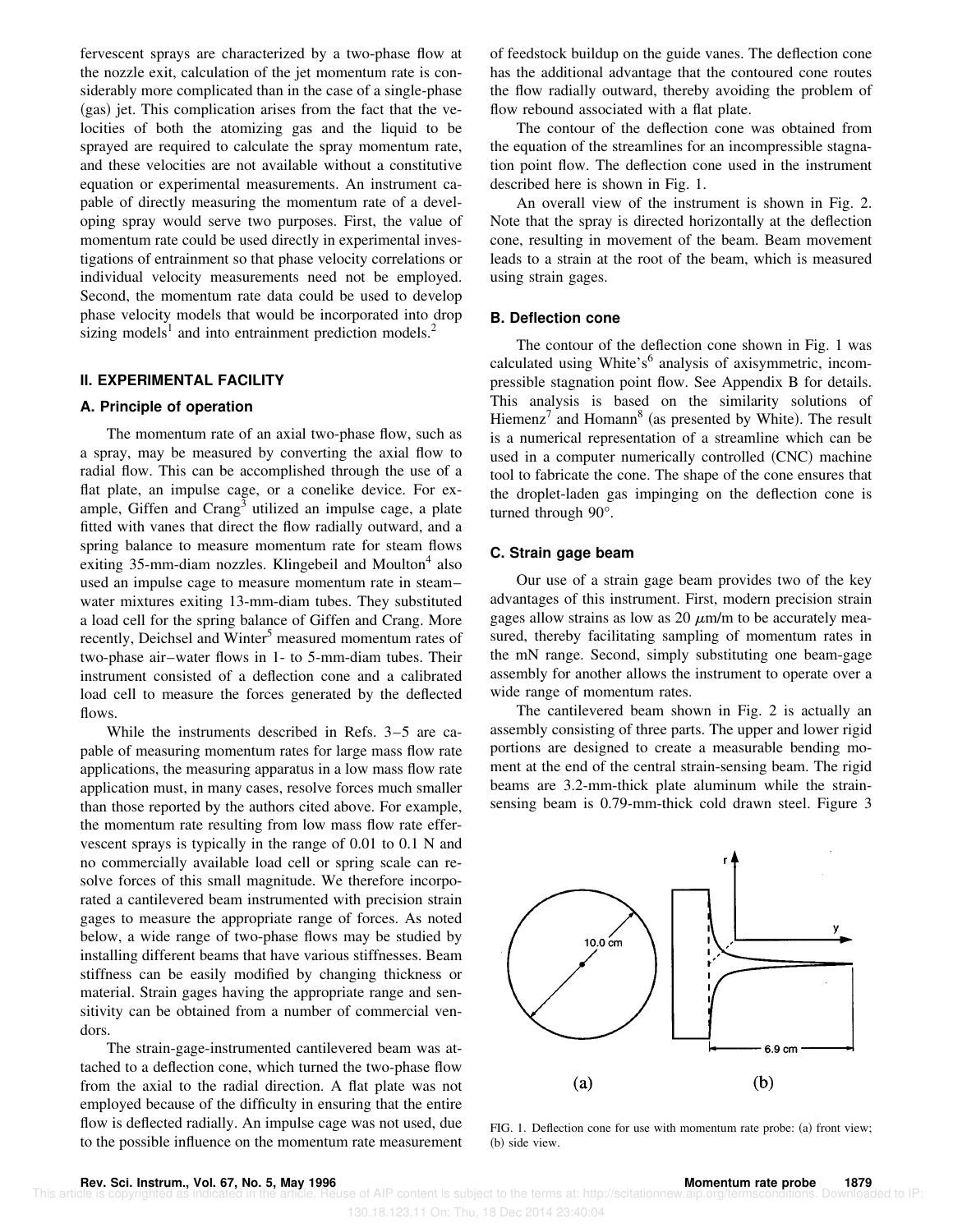

FIG. 2. Schematic of momentum rate probe.

shows the dimensions of these beams. The compound beam configuration was chosen after it was found that a single 3.2-mm-thick aluminum beam was too rigid to allow the use of strain gages for low mass flow rate sprays.<sup>9</sup> Beam deflection calculations showed that the 0.79-mm-thick steel section would result in the appropriate deflection for the given bending moment, while minimizing modifications to the basic instrument design.

The compound beam design concentrates the bending moment in the strain-sensing beam. This can be shown by comparing the beam stiffness, *EI*, of the two components:

$$
EI_{\text{steel}}/EI_{\text{aluminum}} = 75. \tag{1}
$$



FIG. 3. Dimensions of compound cantilevered beam. FIG. 4. Schematic of strain sensing beam.

This implies that, for comparable bending moments, the maximum strain in the steel beam is 75 times that experienced in the aluminum beam.

The bending moment in the strain-sensing beam is measured via Entran model ESU-025-500 *P*-type silicon strain gages. This type of strain gage has a gage factor of 140, which is approximately 70 times greater than that of common foil strain gages. The *P*-type silicon gages were specified to achieve higher strain resolution than is possible with ordinary gages, a necessity due to the small magnitude of the forces involved (strains of less than 20  $\mu$ m/m were expected). Four gages were used in a conventional fully active bridge configuration. These gages require special mounting techniques and materials that are specified by the manufacturer. Figure 4 shows the configuration of the strain-sensing beam. Refer to Appendix A for calculation of strains for the compound beam configuration.

#### **D. Signal conditioner**

The strain gage leads are connected to the signal conditioning electronics by a 4 twisted-pair shielded cable. To facilitate modular design, the cable terminates in a 9-pin *D*-subminiature connector that can be plugged into the bridge amplifier unit. An Analog Devices model 1B32AN bridge transducer signal conditioner was used to operate the strain gage bridge. The 1B32AN is capable of providing a 4 to 15 V bridge excitation source. Its amplifier gain is adjustable from 100 to 5000 V/V and is programmed externally on a prototype board. The signal conditioner contains a low pass filter with a 4 Hz cutoff frequency that reduces the effects of both noise and unsteadiness in the force measurement.

The 1B32AN requires external circuitry for gain settings, offset settings, power, etc. A circuit diagram of the entire bridge and signal conditioner assembly is shown in Fig. 5.

The  $\pm 10$  V output of the bridge signal conditioner is displayed using a Newport model 2001A-4 voltmeter. This



 This article is copyrighted as indicated in the article. Reuse of AIP content is subject to the terms at: http://scitationnew.aip.org/termsconditions. Downloaded to IP: 130.18.123.11 On: Thu, 18 Dec 2014 23:40:04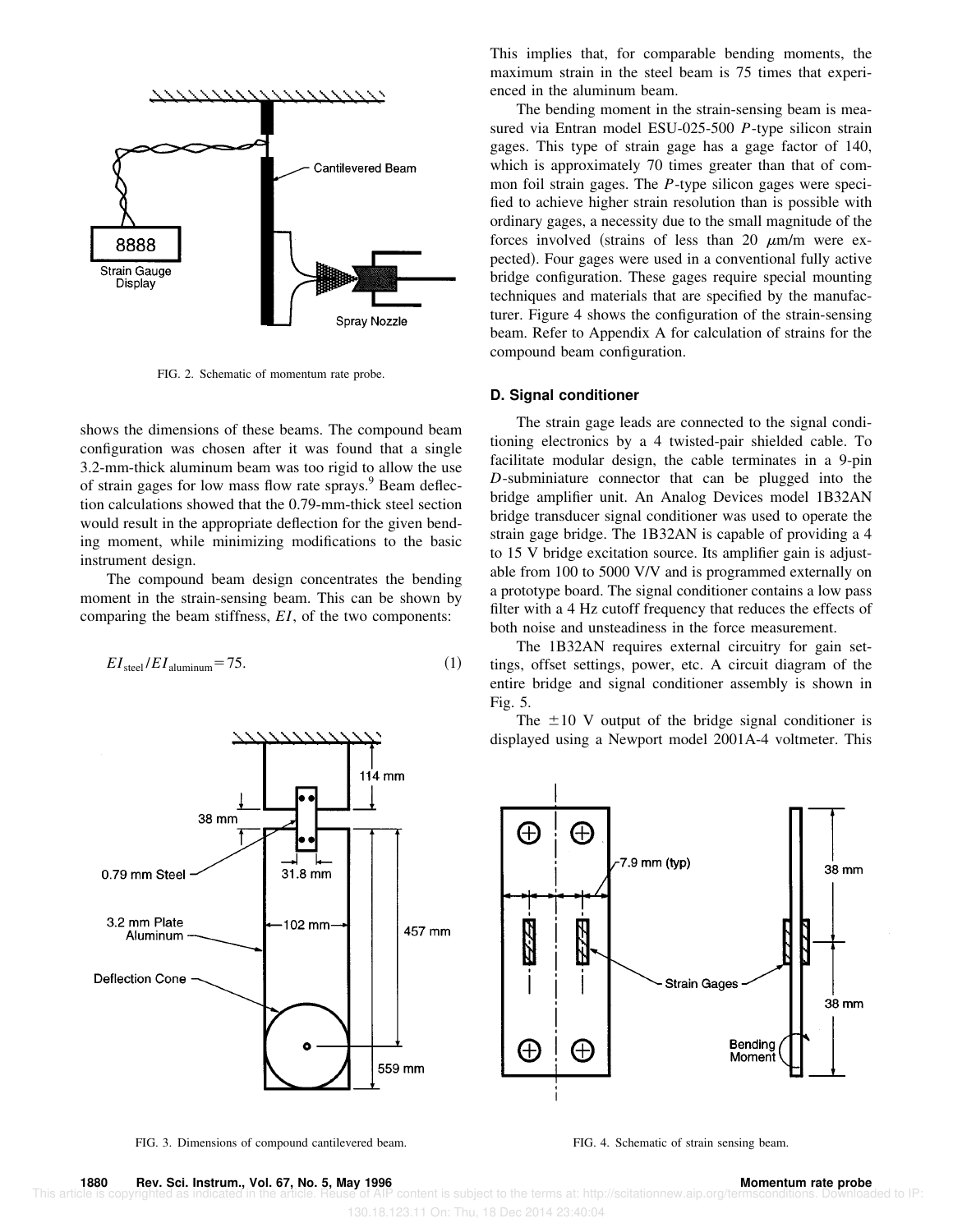

FIG. 5. Circuit diagram of strain gage bridge and signal conditioning electronics.

voltmeter has a range of  $\pm 20$  V with 0.001 V resolution. The 1B32AN offset was adjusted to approximately  $-10$  V for the undeflected beam. This allows the maximum possible range and resolution.

# **E. Damping mechanism**

Our damping mechanism provides the remaining key advantage of this instrument. Damping is required because, at low momentum rates, even minor oscillations of the mass suspended by the beam can overwhelm the force measurement. Since only steady state sprays will be considered when using this instrument, there is no strict requirement for dynamic response. This allows use of significant damping. In an early version of the instrument, an AirPot model 50047 air dashpot was used. However, it was found that friction between the moving dashpot parts caused significant hysteresis in the cantilevered beam. The dashpot was therefore replaced by a viscous fluid damper.

The viscous fluid damper consists of a paddle attached to the end of the lower rigid beam. Motion of the beam causes the paddle to move within a close-fitting container filled with 0.90 kg/m s glycerine. Glycerine was chosen because of its availability, high viscosity, and low volatility. The fluid shear occurring within the small clearances causes the desired damping effect. Neglecting the very small effects of  $(1)$ surface tension, calculated in the worst case to be approximately 0.001 N, or about 1% of full scale for the range setting used here, and (2) fluid yield stress, negligibly small for glycerine, static friction is virtually absent.

### **F. Effervescent atomizer**

The effervescent atomizer used to produce the sprays that were investigated using the momentum rate probe is shown schematically in Fig. 6. Spray liquid and atomizing gas are injected into the nozzle mixing chamber where a two-phase mixture is formed. This mixture flows through the nozzle exit orifice and the expanding atomizing gas causes rapid atomization. The nozzle exit orifice section is



FIG. 6. Schematic of effervescent atomizer.

interchangeable—0.38- and 0.51-mm-diam orifices were used during this study. The atomizer can deliver a liquid flow rate of approximately 0.5 to 1.5 g/s. The atomizing gas flow rate is characterized by the gas-to-liquid mass flow ratio (GLR). GLR's for effervescent sprays typically range from 1% to 10%.

#### **G. Gas/liquid supply system**

The liquid and gas supply systems for the effervescent atomizer are shown in Fig. 7. These systems are used in the calibration phase, when only liquid is fed to the nozzle, and in the data acquisition phase, when both liquid and gas are required. Rotameters are used to monitor the liquid and gas mass flow rates. Liquid flow rates were monitored using an Omega FL-114 rotameter with a stainless steel float. This rotameter has a range of 0.4 to 2.0 g/s for the liquids used here and a resolution of approximately 0.04 g/s. A Brooks R-2-15A rotameter was used to monitor gas flow rates. This rotameter is capable of handling air flow rates from 0.008 to 0.08 g/s with a resolution of 0.0008 g/s. A pressurized sphere was used as a liquid reservoir for the system. Dried, high pressure air was used as the atomizing gas and to pressurize the liquid reservoir.



FIG. 7. Schematic of effervescent atomizer supply system.

te of AIP content is subject to the terms at: http://scitationnew.aip.org/termsconditions. Downloaded to IP: 130.18.123.11 On: Thu, 18 Dec 2014 23:40:04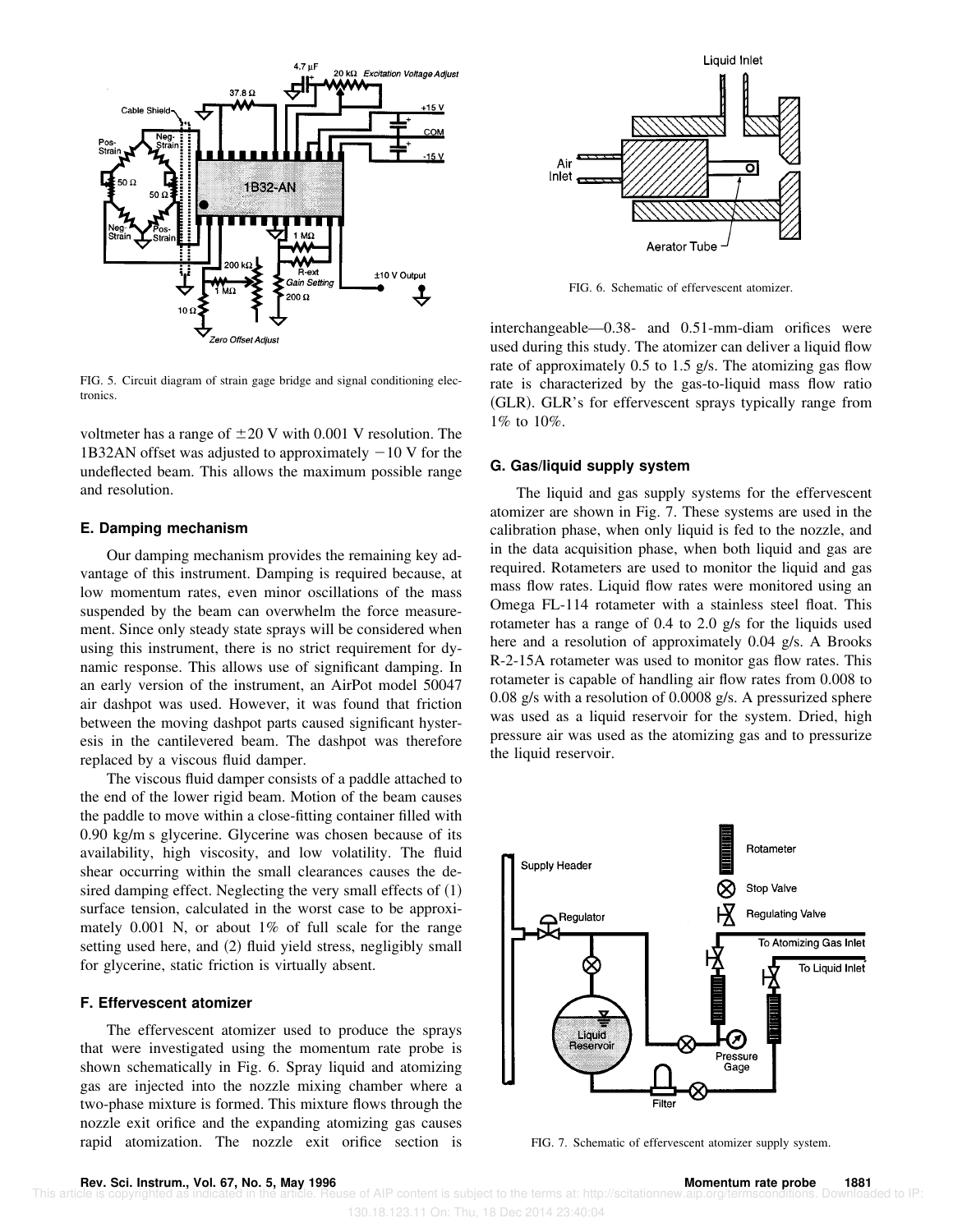# **H. Nozzle traverse**

The effervescent atomizer was mounted horizontally on a two-dimensional traverse capable of motion in the plane normal to the spray axis. The traverse made it possible to align the spray axis with the tip of the deflection cone. This alignment was performed visually, since slight misalignment has little effect on the moment applied to the end of the strain-sensing beam  $\approx 0.4\%$  for 1 mm of misalignment. Since the tip of the deflection cone has a finite width, the spray must be located a sufficient distance  $(8 \text{ to } 12 \text{ mm})$ away from the tip to prevent the dense, developing region of the spray from impinging on it. Otherwise, much of the spray will be partially deflected by the probe tip, adversely affecting data quality. The nozzle to probe tip separation must be determined by trial and error, since it varies with spray configuration and probe tip width.

# **I. Exhaust system**

The momentum rate probe was suspended from a frame that was located above an exhaust system. Most of the spray liquid impinged upon the deflection cone and drained vertically downward off the cone into the exhaust sump. However, since some of the spray remained airborne after being deflected radially outward or vertically upward, some shielding was necessary to contain the overspray in the work area. An exhaust blower was therefore employed to remove airborne spray particles, since many were respirable. The blower damper was closed as far as possible to minimize any extraneous motion of the cantilevered beam caused by drafts. The exhaust draft caused a slight  $(1%)$  change in the zero of the instrument, but since the momentum rate versus voltage curve is linear (as will be shown below), this effect is easily eliminated by taking a new zero reading when the blower is operating.

# **III. EXPERIMENTAL PROCEDURE**

### **A. Calibration**

The forces measured by the momentum rate probe are equivalent to the weight of approximately 4 g. Since the cantilevered beam is vertical, a calibration weight would require some turning mechanism for producing a horizontal force. Such a mechanism would inevitably introduce frictional forces. A system reliant on calibration weights, therefore, would be impractical and inaccurate. Instead, a liquid jet with a known velocity profile was used as a calibration standard. Since the momentum rate of a liquid jet is easily calculated, this method is an accurate means of calibrating the momentum rate probe for low mass flow rate sprays.

Before the calibration procedure is performed, it is necessary to determine the range of forces that must be measured by the probe. Prior to this investigation, little data existed on the velocities in the near nozzle region of the twophase flow, so the proper gain setting for the bridge signal conditioner was determined by trial and error. The spray nozzle was operated at the highest flow rate and GLR in the test matrix, and the gain was adjusted to obtain the full scale  $+10$  V output. The sprays examined here required the use of an amplifier gain of 300, which resulted in a range of approximately 0.01 to 0.08 N.

The calibration curve was generated by spraying only liquid from the nozzle at various mass flow rates. The velocity profile at the nozzle exit was classified as either fully developed or slug flow based on developing flow calculations.<sup>10,11</sup> This classification is necessary to accurately calculate the momentum rate of the liquid stream. Using this classification scheme, the maximum error in the calculated momentum rate (for the case where the liquid viscosity and flow rate are such that the velocity profile is partially developed) is approximately  $15\%$ , as shown in the following section.

Calibration curves were generated before and after the spray data were collected to ensure that no significant change in instrument sensitivity had occurred. Figure 8 shows a sample calibration curve. The fluid was SNO-320, a hydrocarbon oil, and both the 0.38- and 0.51-mm-diam nozzle orifices were used. A least-squares line has been fitted to the calibration points. Note that the scatter is quite small, with a coefficient of determination  $(r^2)$  of 0.997.

## **B. Data collection**

After a calibration curve had been generated for the momentum rate probe, spray data were collected. This required simply setting the appropriate atomizer gas and liquid mass flow rates and recording the bridge signal conditioner voltage output when the instrument reached steady state. The settling time for the momentum rate probe depends strongly on mechanical damping of the beam and the response time of the electronics. The configuration described here has a settling time of approximately 5 s, due almost entirely to the mechanical characteristics of the system. The spray was turned off at approximately 10 min intervals to record a new tare voltage, since the zero of the instrument may drift



FIG. 8. Sample calibration curve for momentum rate probe.

130.18.123.11 On: Thu, 18 Dec 2014 23:40:04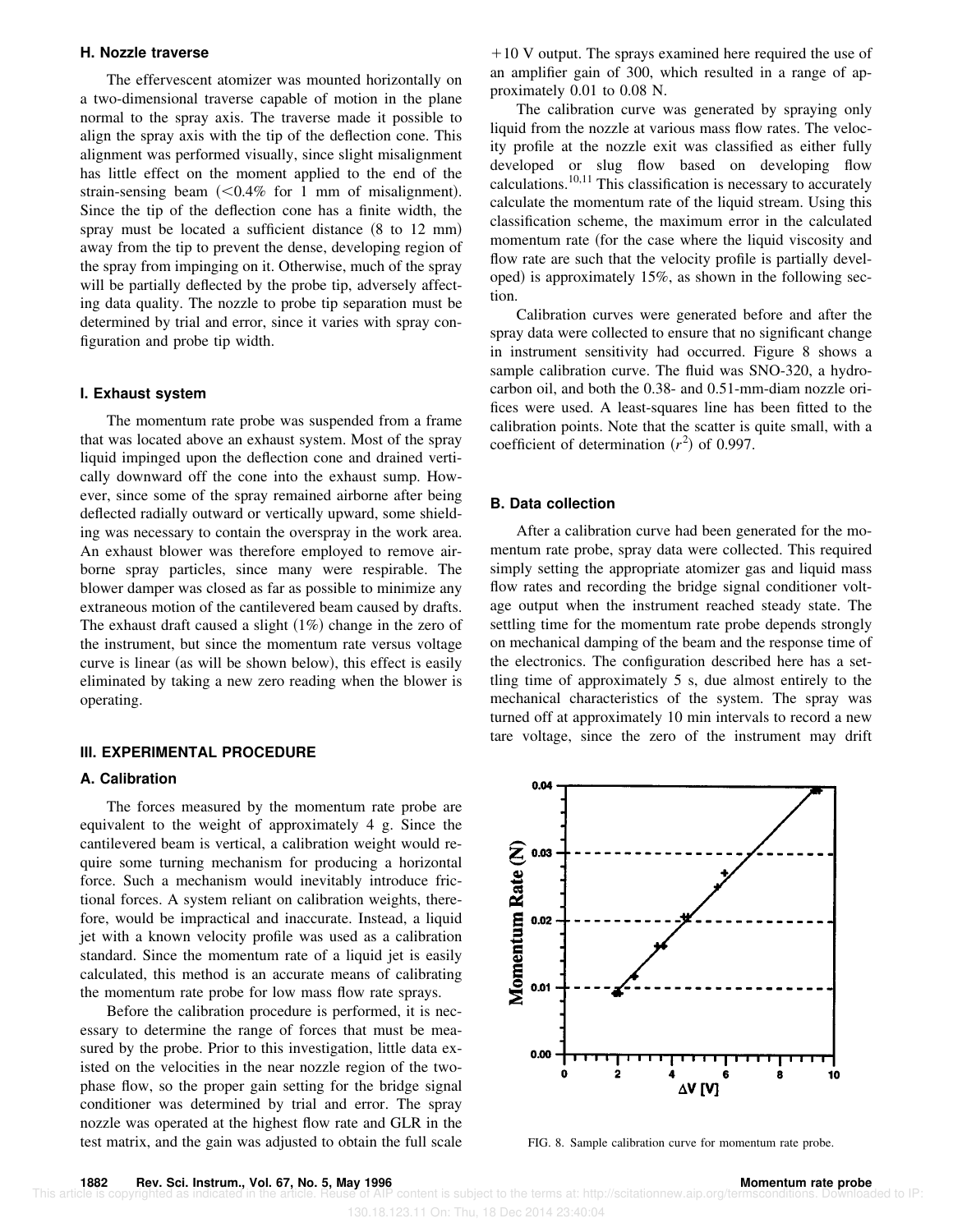slightly (approximately  $2\%$ ) over this interval. This is probably due to temperature variations in the bridge and amplifier.

Figure 9 presents spray momentum rate data for SNO-320 sprays using both nozzle orifices. This plot shows that momentum rate is nearly linear with GLR for each liquid mass flow rate and nozzle diameter. Again, the data points have been fitted with straight lines. The coefficients of determination for these fits range from 0.991 to 0.998.

# **C. Experimental uncertainty**

Uncertainty in the momentum rate measurement results from three sources. The first is error in the calibration liquid flow rate. The momentum rate is proportional to the square of the liquid mass flow rate, so the momentum rate uncertainty is approximately twice that of the liquid flow rate. For the rotameter used here, the contribution to the momentum rate uncertainty is approximately 4% of the rotameter's full scale value.

The second source of uncertainty results from the method used to calculate liquid jet momentum rate. For some liquid jet Reynolds numbers, the jet velocity profile is partially developed and thus lies between the fully developed and plug flow limiting cases. Since the degree of flow development could not be accurately determined in some cases, partially developed jets were classified as either fully developed or slug flows. This classification introduces no more than  $15\%$  error for individual data points because  $(1)$  the momentum rate difference between fully developed and slug flows is  $30\%$  and (2) a partially developed flow can at worst lay halfway between these limiting values. Thus, the fully developed or plug flow assumption contributes less than 15% uncertainty (approximately  $5\%$  of the rotameter's full scale value) to the overall calibration.

The final source of uncertainty in the momentum rate measurement results from fluctuations in the strain gage bridge readout. These fluctuations occur despite the inclusion



FIG. 9. Plot of momentum rate vs gas-to-liquid ratio by mass (GLR). which, expressed as a scalar equation is

of the viscous fluid damper. The 95% confidence interval associated with the strain gage readout is approximately  $\pm 0.4$  V, or 2% of readout's full scale value.

Assuming that the three errors listed above are normally distributed and act independently, the overall uncertainty (rms of individual uncertainties) in the momentum rate measurements is approximately 7% of the instrument's full scale value (about  $5\times10^{-3}$  N).

# **NOMENCLATURE**

|                    | Description and units                               |
|--------------------|-----------------------------------------------------|
| a                  | distance along deflection cone axis of symmetry, m  |
| b                  | strain-sensing beam width, m                        |
| B                  | constant, l/s                                       |
| E                  | modulus of elasticity, $N/m^2$                      |
| EI                 | beam stiffness, N $m2$                              |
| F                  | similarity function, dimensionless                  |
| g                  | gravitational acceleration, $m/s2$                  |
| <b>GLR</b>         | gas-to-liquid ratio, dimensionless                  |
| h                  | strain-sensing beam thickness, m                    |
| I                  | section moment of inertia, $m4$                     |
| l                  | distance along rigid beam, m                        |
| L                  | length of rigid beam, m                             |
| m                  | mass, kg                                            |
| $M_R$              | moment, N m                                         |
| $\boldsymbol{p}$   | pressure, Pa                                        |
| r                  | radial distance from deflection cone axis of symme- |
|                    | try, m                                              |
| u, v               | axial and radial velocities, m/s                    |
| $\boldsymbol{x}$   | flow streamwise coordinate, m                       |
| $\mathcal{V}$      | distance along deflection cone axis of symmetry, m  |
| Z.                 | flow transverse coordinate, m                       |
| $\epsilon$         | strain, dimensionless                               |
| $\eta$             | axial coordinate, dimensionless                     |
| $\mu$              | fluid viscosity, kg/m s                             |
| $\boldsymbol{\nu}$ | kinematic viscosity, $m^2/s$                        |
| $\theta$           | angle of deflection, rad                            |
| ρ                  | fluid density, $\text{kg/m}^3$                      |
| $\sigma$           | stress, $N/m2$                                      |
| ψ                  | stream function, $m^3/s$                            |
| $\psi^*$           | dimensionless stream function                       |
| Subscripts         |                                                     |
| $\boldsymbol{A}$   | probe tip                                           |
| $\boldsymbol{R}$   | rigid beam bending axis                             |
| 1                  | rigid beam center of mass                           |

2 to deflection cone axis of symmetry

### **APPENDIX A: BEAM DEFLECTION CALCULATION**

The purpose of this calculation is to determine the required sensitivity of the strain gages and signal conditioning electronics. The strain in the strain-sensing beam is calculated using a static moment balance. The free body diagram used for this analysis is shown in Fig. 10. The principle equation is

$$
\sum M = 0 \text{ (about origin)} \tag{A1}
$$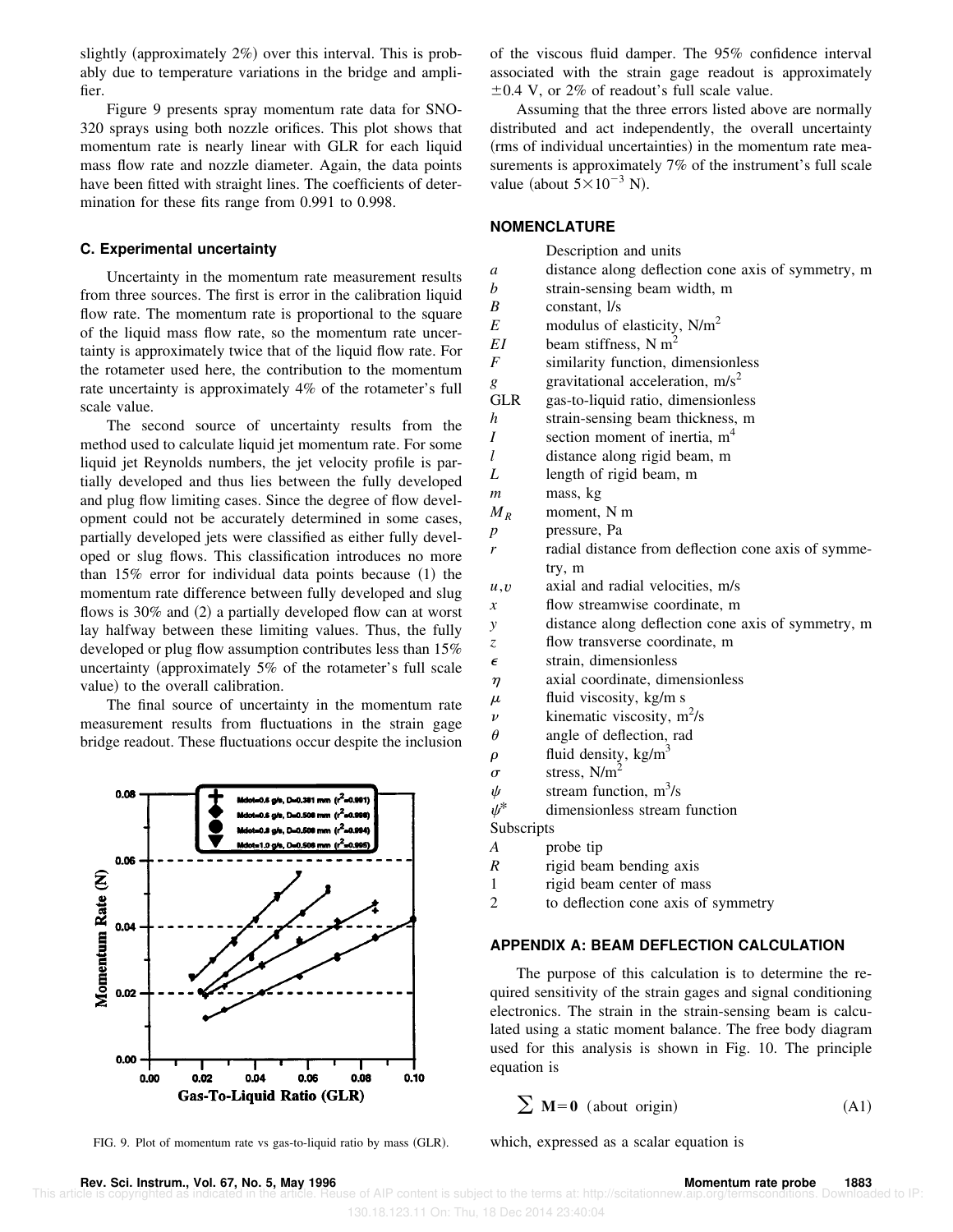

FIG. 10. Free body diagram of rigid beam and deflection cone. Note that the strain-sensing beam supplies the reaction force and moment at the top of the rigid beam.

$$
M_R - m_1 g l_1 \sin(\theta) - m_2 g [l_2 \sin(\theta) - a_1 \cos(\theta)]
$$
  
+ 
$$
F_A [l_2 \cos(\theta) + a_2 \sin(\theta)] = 0,
$$
 (A2)

where  $M_R$  is the reaction moment at the top of the rigid beam where the strain-sensing beam is attached. *F<sup>A</sup>* is the force imparted to the probe by the spray at point *A*. Also in Eq.  $(A2)$ , *m* represents the mass of the members, *a* and *l* are lengths,  $\theta$  is the angle of deflection, and *g* is the acceleration of gravity, all as defined in Fig. 10. The slope at the end of the strain-sensing beam can be expressed as

$$
\tan(\theta) = -\frac{M_R L}{EI},\tag{A3}
$$

where  $E$  is the modulus of elasticity and  $I$  is the section moment of inertia. This results in an implicit equation for  $\theta$ :

$$
\frac{Ebh^3}{12L} \tan(\theta) = [m_1gl_1 + m_2gl_2 - F_Aa_2] \sin(\theta)
$$

$$
- [m_2ga_1 + F_Al_2] \cos(\theta), \tag{A4}
$$

where *b* and *h* are, respectively, the width and thickness of the strain sensing beam. The maximum stress in the beam is

$$
\sigma_{\text{max}} = \frac{M_R(h/2)}{I} = -\frac{EI \tan(\theta)(h/2)}{LI}
$$
 (A5)

and the maximum strain is

$$
\epsilon_{\text{max}} = \frac{\sigma_{\text{max}}}{E}.
$$
 (A6)

This strain can be used to specify the sensitivity of the strain gage bridge and signal conditioning electronics.

#### **APPENDIX B: DEFLECTION CONE CONTOUR**

*u*

This is a brief discussion of the calculations made to obtain the contour of the deflection cone. An analysis of an axisymmetric stagnation flow begins with the Navier–Stokes equations in cylindrical coordinates:

$$
\frac{\partial u}{\partial r} + v \frac{\partial u}{\partial y} = -\frac{1}{\rho} \frac{\partial p}{\partial r} + v \left\{ \frac{1}{r} \frac{\partial}{\partial r} \left( r \frac{\partial u}{\partial r} \right) - \frac{u}{r^2} + \frac{\partial^2 u}{\partial y^2} \right\}, v; 4q
$$
\n(B1)

$$
u \frac{\partial v}{\partial r} + v \frac{\partial v}{\partial y} = -\frac{1}{\rho} \frac{\partial p}{\partial y} + v \left\{ \frac{\partial^2 v}{\partial r^2} + \frac{1}{r} \frac{\partial v}{\partial r} + \frac{\partial^2 v}{\partial y^2} \right\}.
$$
 (B2)

The stream function is utilized, with the appropriate definitions for cylindrical coordinates:

$$
u = -\frac{1}{r} \frac{\partial \psi}{\partial y}, \quad v = \frac{1}{r} \frac{\partial \psi}{\partial r}.
$$
 (B3)

The stream function for inviscid stagnation point flow is given by

$$
\psi = -B r^2 y. \tag{B4}
$$

This stream function is modified to satisfy the no-slip boundary condition at the wall by defining the following similarity variable and stream function, which have been nondimensionalized:

$$
\eta = y \sqrt{\frac{B}{\nu}}, \quad \psi^* = -r^2 F(\eta) \sqrt{B \nu}.
$$
 (B5)

Substitution of these expressions into the momentum relations reveals that the *r* coordinate dependence vanishes and that the profile can be expressed as the dimensionless ordinary differential equation

$$
\frac{d^3F}{d\eta^3} + 2F\frac{d^2F}{d\eta^2} - \left(\frac{dF}{d\eta}\right)^2 + 1 = 0.
$$
 (B6)

This equation is solved for  $\eta$  numerically using the appropriate boundary conditions as discussed in detail by White.<sup>6</sup>

After the solution for  $\eta$  is obtained, the dimensional value *y* is calculated. This requires knowledge of values for the mixture kinematic viscosity and the scaling parameter *B*.

The kinematic viscosity  $\nu$  is estimated assuming homogeneous two-phase flow. Considering air–liquid ratios between 0.02 and 0.06 for atmospheric pressure air and water gives a mixture density between 20 and 60 kg/ $m<sup>3</sup>$ . The mixture dynamic viscosity can be modeled as that of parallel liquid and air sheets aligned with the flow (in the case of an annular two-phase flow at the nozzle exit) or parallel liquid and air sheets aligned perpendicular to the flow (in the case of bubbly or slug flow at the nozzle exit).<sup>12</sup> No slip between the air and liquid flows is assumed, since the slip ratio is not known *a priori*. The choice of two-phase flow regime has some effect on the calculated value of  $\mu$ —it ranges from  $1.8 \times 10^{-5}$  to  $1.9 \times 10^{-5}$  kg/m s for the parallel liquid and air sheets aligned with the flow and from  $3.8 \times 10^{-5}$  to  $7.6\times10^{-5}$  kg/m s for the parallel liquid and air sheets aligned perpendicular to the flow. Both situations are likely to be of

content is subject to the terms at: http://scitationnew.aip.org/termsconditions. Downloaded to IP: 130.18.123.11 On: Thu, 18 Dec 2014 23:40:04